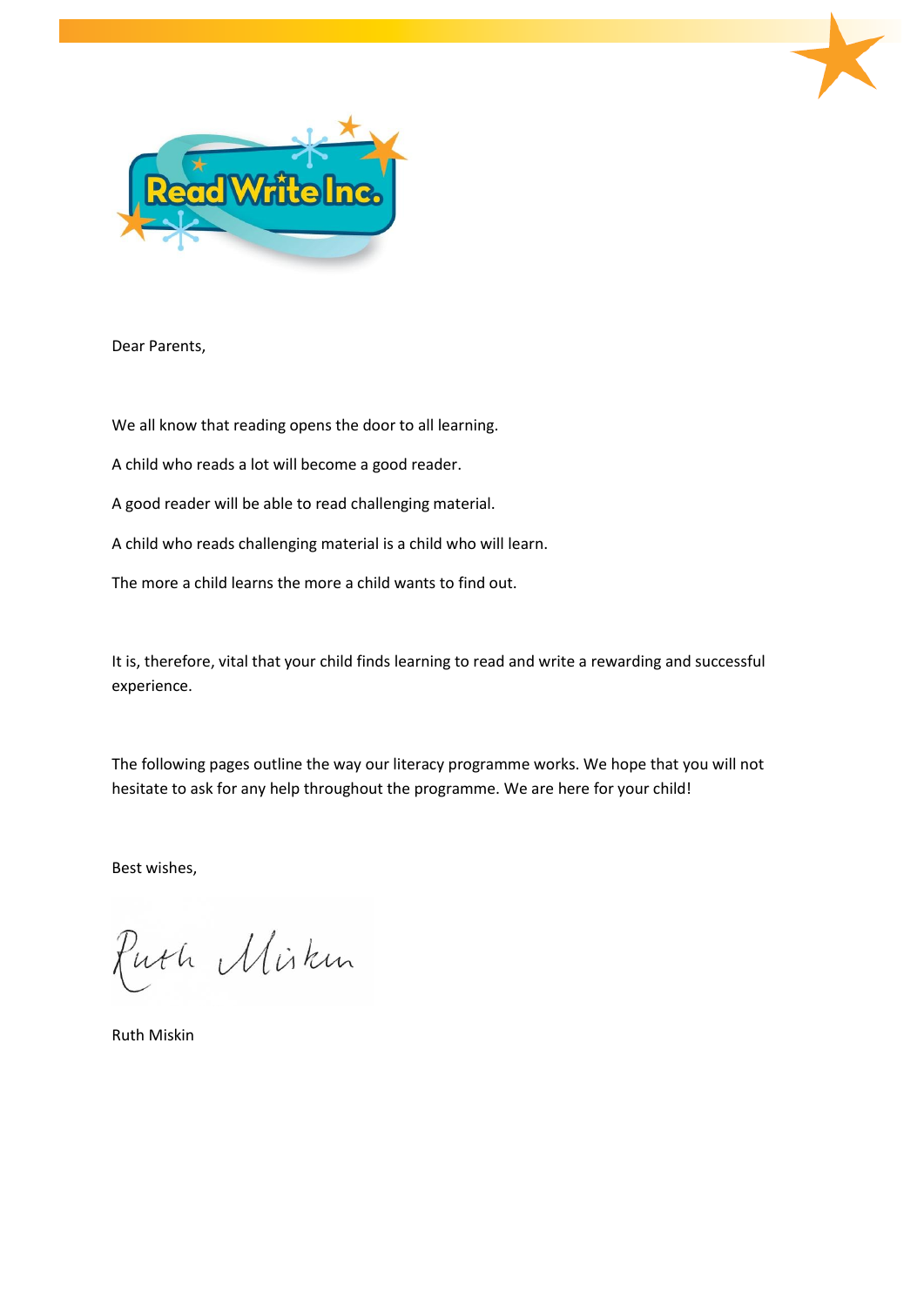

# **Who is** *Read Write Inc.* **Phonics for?**

The *Read Write Inc.* Phonics programme is for primary school children learning to read.

It enables every child to become a confident and fluent reader at the first attempt. Every child who completes *Read Write Inc.* Phonics learns to read fluently and confidently.

We also have another programme, *Read Write Inc.* Fresh Start, for upper primary and secondary school children learning to read. This uses exactly the same method but uses age appropriate texts.

Using our method:

- Children in the early years learn to read confidently and fluently.
- Older children with reading difficulties make fast progress.
- Children with specific learning difficulties learn to read.

The *Read Write Inc.* programme is also used with great success to support children of all ages who have been designated as dyslexic.

The reading teacher is guided from the very beginning to help the children become confident and fluent readers (the first time they learn).

## **Why does it work?**

- The systematic and lively programme is organised by an in-school manager
- All staff (teachers and assistants) are trained together by one of our trainers who has taught and managed the programme (no cascade training is used)
- The children read and write for an hour each day, grouped according to their reading level. (Two, 20-minute sessions for Reception children.)
- Children do not struggle because the work is too difficult or get bored because the work is too easy.
- A few children who need extra support to maintain progress work with a reading tutor (teaching assistant) for 10 minutes in the afternoons to ensure that they do not fall behind their peers.

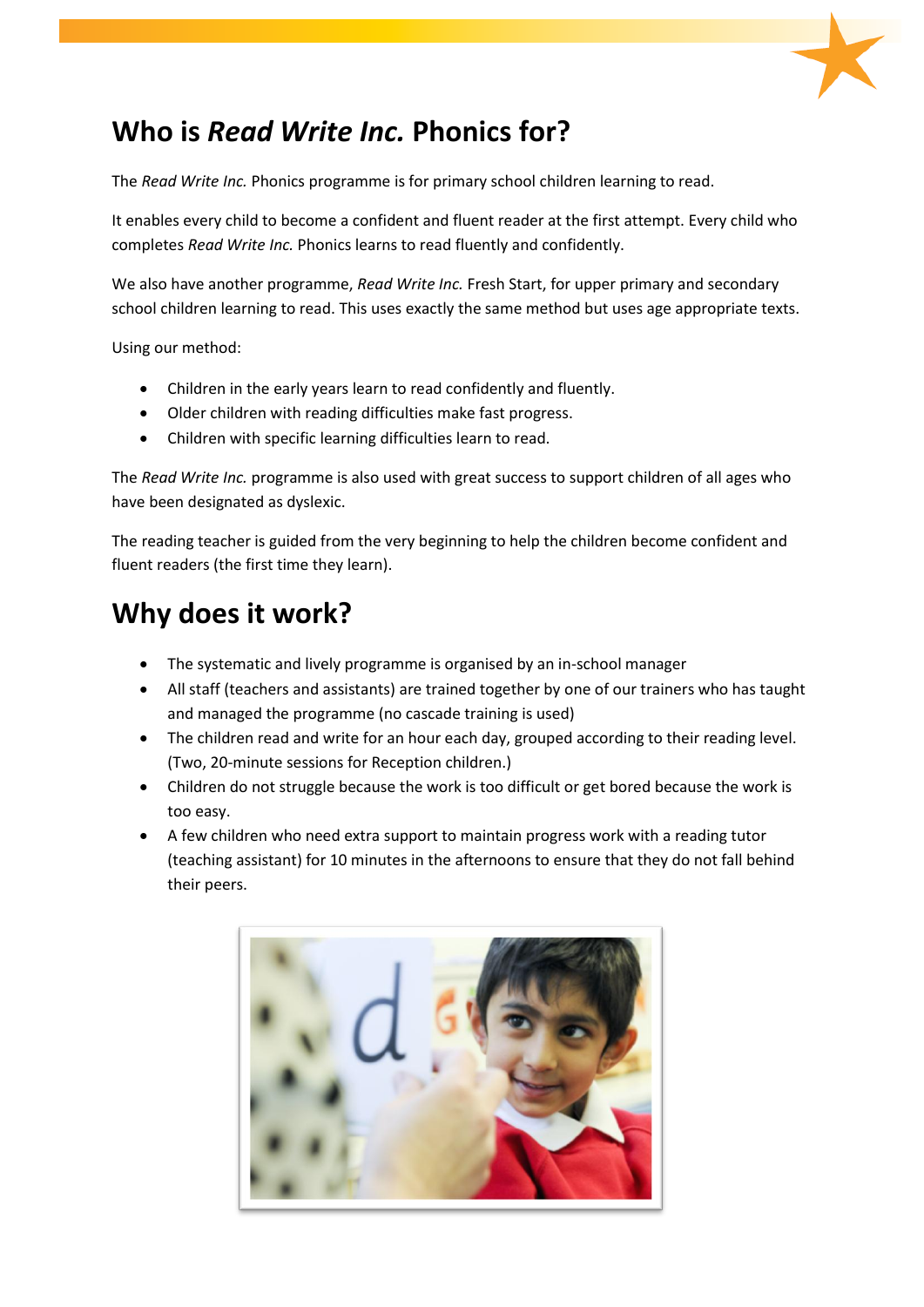

# **How and what do the children learn?**

### **READING**

The children:

- learn 44 sounds and the corresponding letters/letter groups using simple picture prompts
- learn to read words using sound blending
- read lively stories featuring words they have learned to sound out
- after meaningful discussion led by an adult children show that they comprehend the stories by answering questions.

### **WRITING**

The children:

- learn to write the letters/letter groups which represent the 44 sounds
- learn to write words by saying the sounds and graphemes
- learn to build sentences orally using adventurous vocabulary
- start with simple sentences and develop towards more complex ones by the end of the programme
- compose a range of texts using discussion prompts.

### **TALKING**

Children are assessed so they work with children at the same level. This allows them to take a full part in all lessons.

They work in pairs so that they:

- answer every question
- practise every activity with their partner
- take turns in talking to each other.

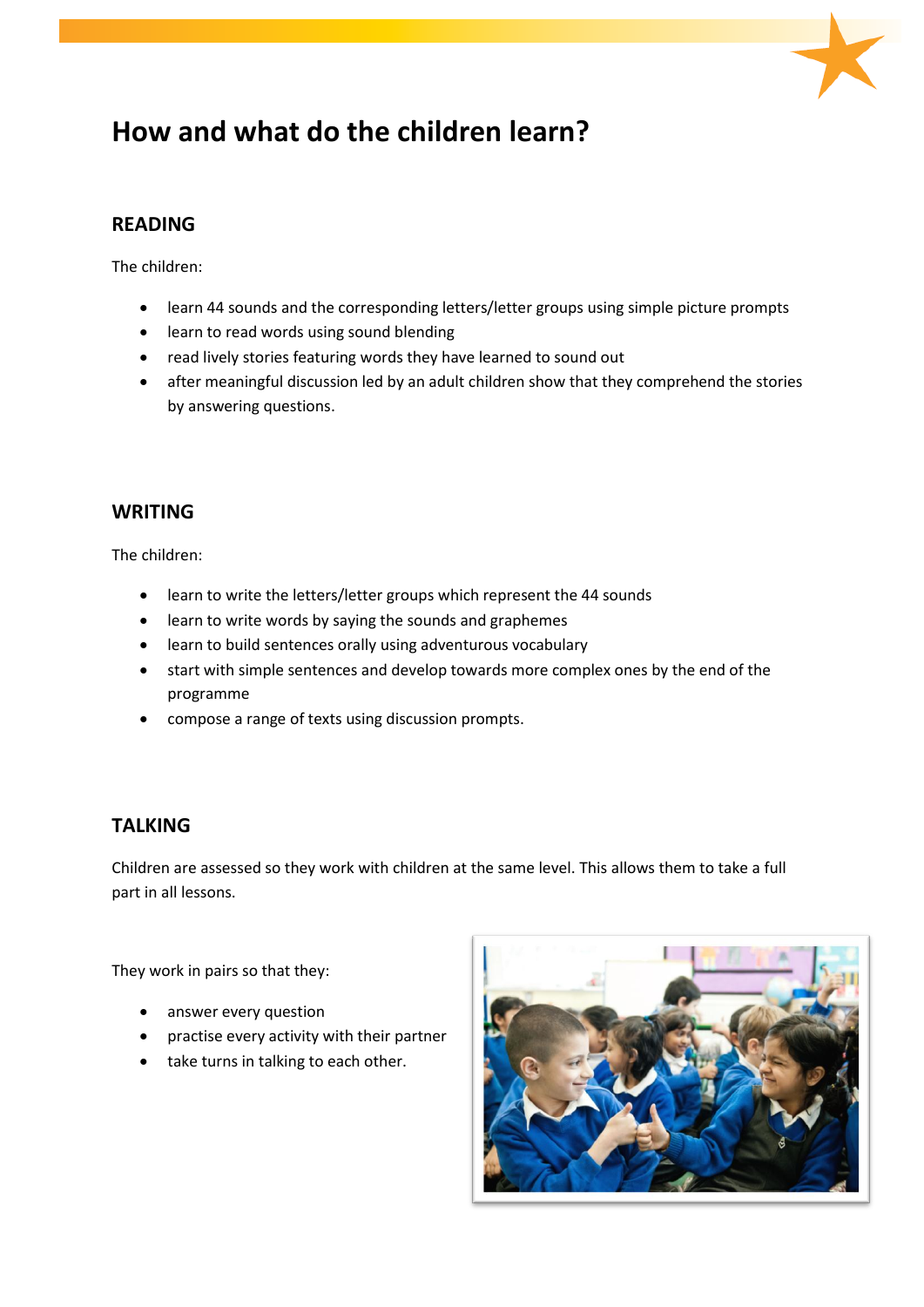

# **How can I help my child learn to read?**

Read as many stories to your child as you can. Traditional tales, stories from other cultures, poetry, their favourite story - talk about the stories with them.

Explain the meaning of new words. Most importantly though, show the fun that can be gained by listening to stories.

What you read to your child today, he will be able to read for himself very soon.

### **Step 1: Help your child to learn Speed Sounds Set 1**

Detailed guidance is given in the *Read Write Inc.* Parent Handbook: Help your child to read with phonics.



Before you start to teach your child, practise saying the sounds. You can find out how to say the sounds on our free parent support website Oxford Owl [\(www.oxfordowl.co.uk\)](http://www.oxfordowl.co.uk/). These are the sounds we use to speak in English.

We use pure sounds ('m' not' muh','s' not 'suh', etc.) so that your child will be able to blend the sounds into words more easily. At school we use a character called Fred who can do this beautifully!

When we say words in sounds we call it 'Fred Talk', e.g. d-o-g, c-a-t.

#### **Use these activities to teach your child**

You will need a pack of Set 1 Speed Sound cards (also available with guidance for parents

as *Read Write Inc.* Flashcards).

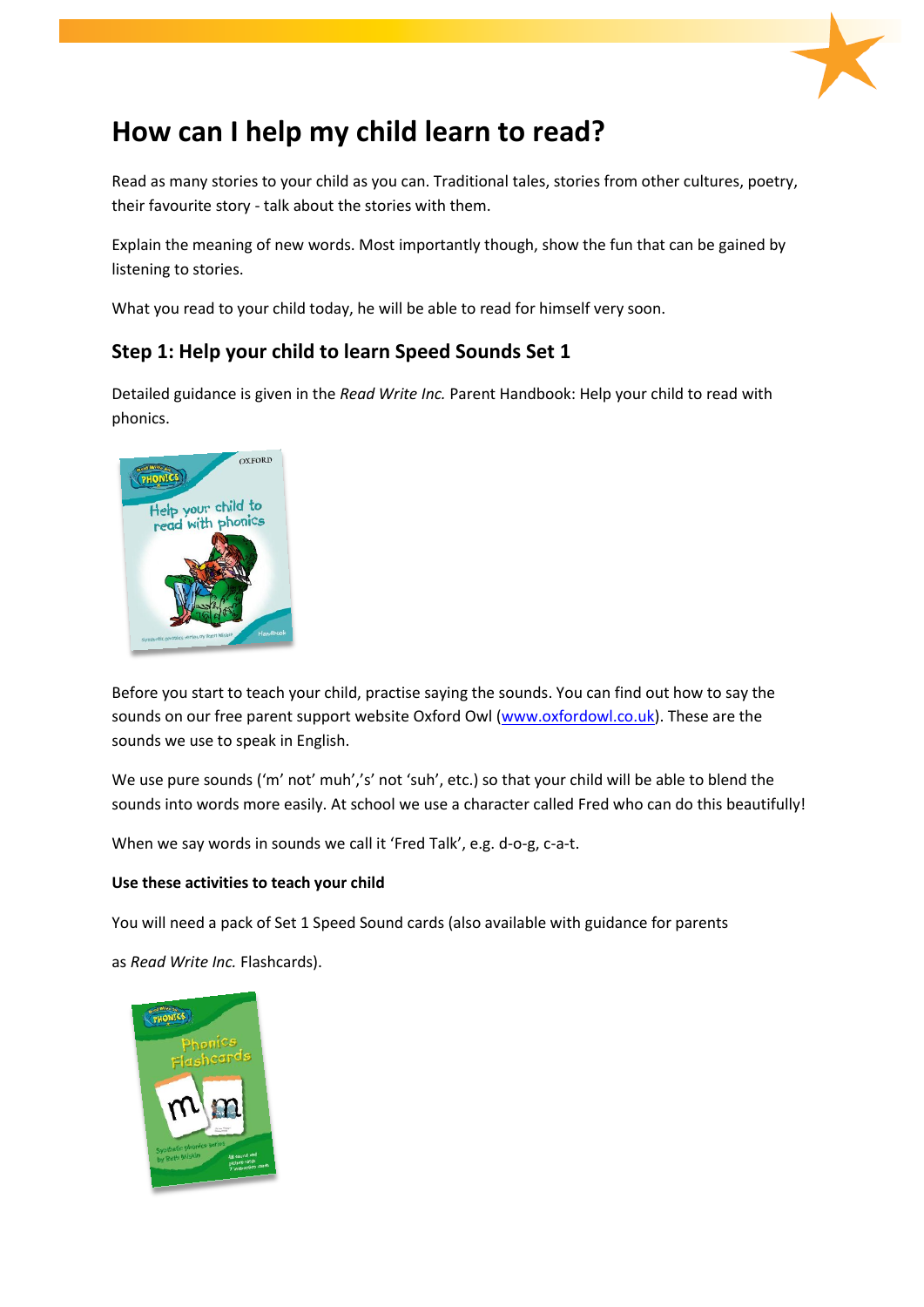

Before children read the Storybooks, they are taught to read Set 1 Speed Sound Cards.

Letter-sound pictures are used to help children learn these sounds quickly, e.g.

ssssnake is morphed into s

d-d-d-dinosaur is morphed into d



The children are taught the Set 1 Speed Sound cards in the following order:

m a s d t, i n p g o, c k u b, f e l h sh, r j v y w, th z ch qu x ng nk

#### **Please remember that children learn more rapidly if they are constantly praised.**

#### **Activity 1: Speed Sound cards – picture side**

Spread 5-10 cards out, picture side up. Say the name of each picture together.

Ask your child to touch each card repeating the above.

Increase the speed.

#### **Activity 2: Speed Sound cards – picture side**

Spread the same 5–10 cards out, picture side up.

Say the name of each picture together, but this time bounce or stretch the beginning sound. (Look

on the card to check which to do.)

Ask your child to touch each card repeating the above. Increase the speed.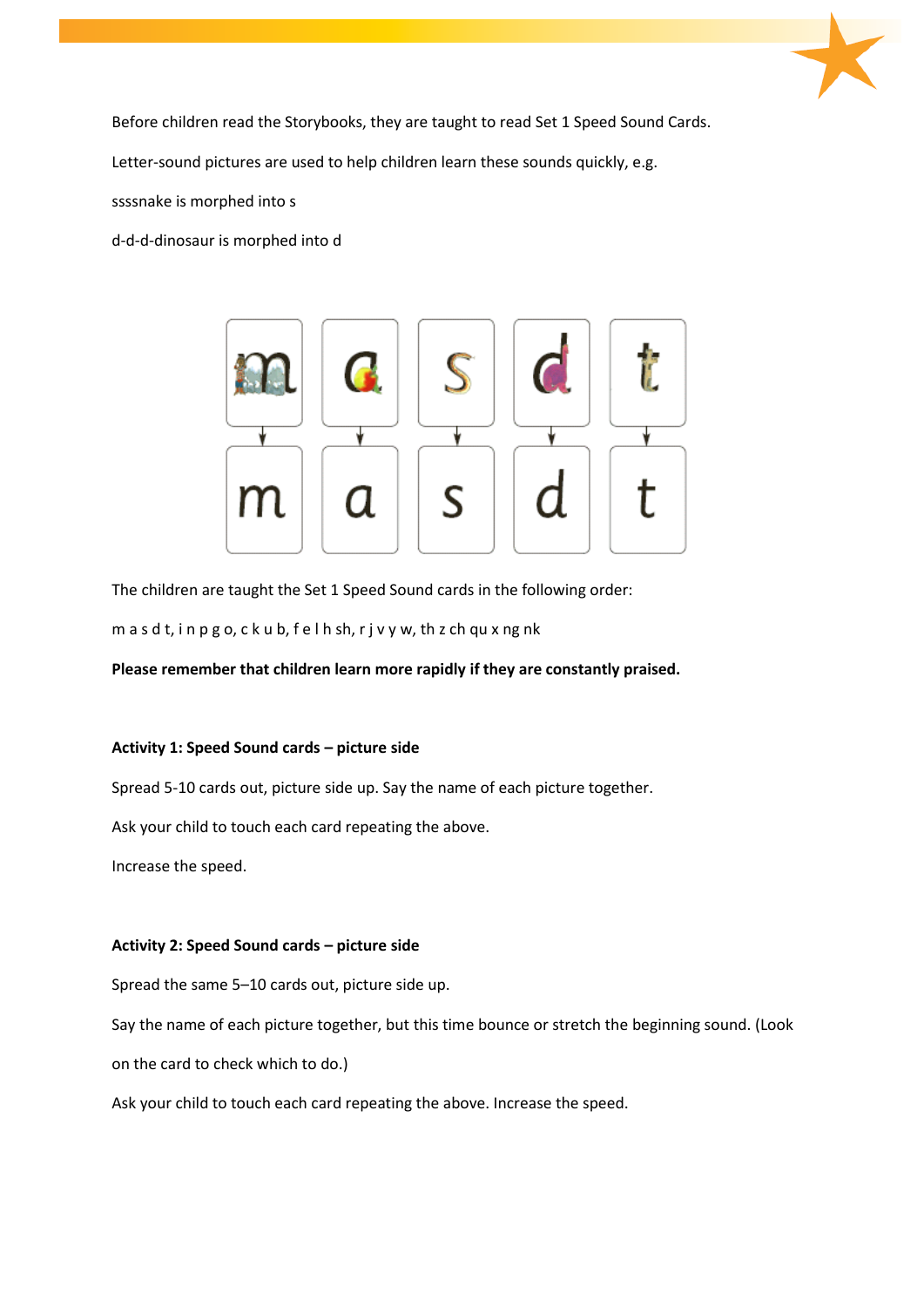#### **Activity 3: Speed Sound cards – letter side**

Spread out the same 5-10 cards, letter side up. Say a sound, either stretching or bouncing it. See how quickly your child can point to the corresponding card.

#### **Activity 4: Speed Sound cards – letter side**

Spread out the same 5-10 cards, letter side up. Say a sound – no bouncing or stretching. See how quickly your child can point to the card. Now point to the card and ask your child to say the sound.

#### **Activity 5: Speed Sound pack**

Ask your child to decide the cards he wants to put in a 'Speed Sound' pack (the sounds that are known really well).

Encourage your child to read these at speed, getting quicker and quicker.

Try to increase the number of cards in the 'Speed Sound' pack until your child can read all 31 sounds quickly.

#### **Activity 6: Word clue**

Spread out the same 5-10 cards, letter side up. Say, for example, 'monster, mirror, mouth'. (Emphasise the first sound.) See how quickly your child can say the first sound and then find the card.

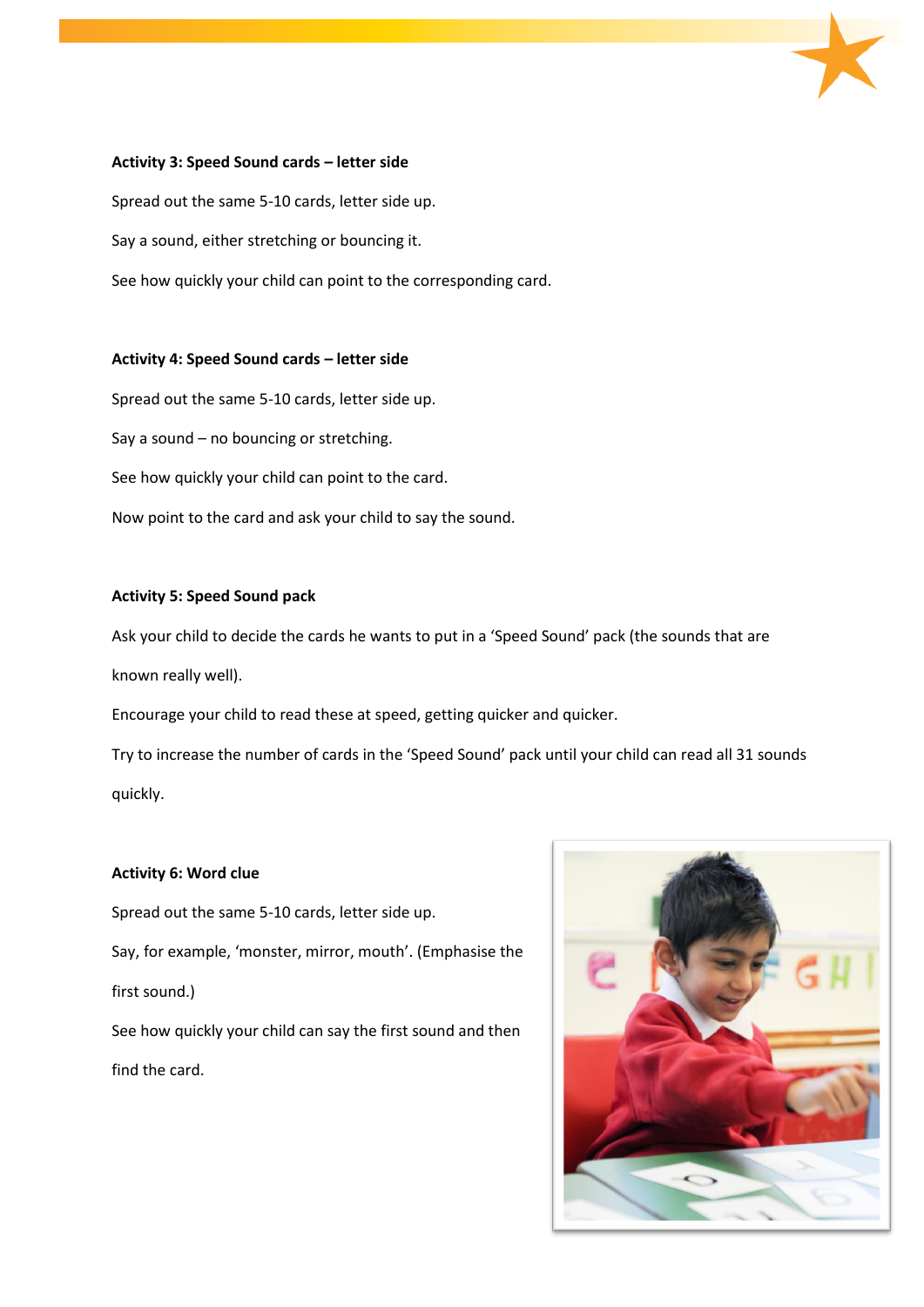

### **Step 2: Help your child learn to read words by sound-blending**

Children learn to read words by blending the letter-sounds that are in the Speed Sound pack.

Help children to say the pure sounds, as quickly as they can, and then to blend the sounds together to say the whole word.

We call this Fred Talk e.g. l-e-g, b-a-ck, h-ea-d, p-e-n, c-u-p, g-r-ee-n

Make sure that children can read the Speed sound cards before you attempt to sound-blend a word.



### **Choose 3 cards from the Speed Sound pack that will make up a 3-sound. We are going to teach copy blending first.**

Muddle the cards and point to these sounds in and out of order to check these can be read at speed. Tell your child, 'Fred wants us to read a word. The word is m-a-t. I think he is saying mat!'

Put the 'm' card, the 'a' card and the 't' card out on the table.

Point to the cards and say m-a-t mat.

Now ask your child to point and say m-a-t mat.

Pick up the cards and ask your child to make and read the word.

Once they can do this, see if they can read a three-letter word without you telling them the word first.

Put out, for example, 'p' card, 'i' card and 'n' card.

Ask the child to point, say the sounds and say the word.

If they can, they are now independently blending.

If they cannot, go back to copy blending as above.

**This is difficult for many children so be lavish in your praise!**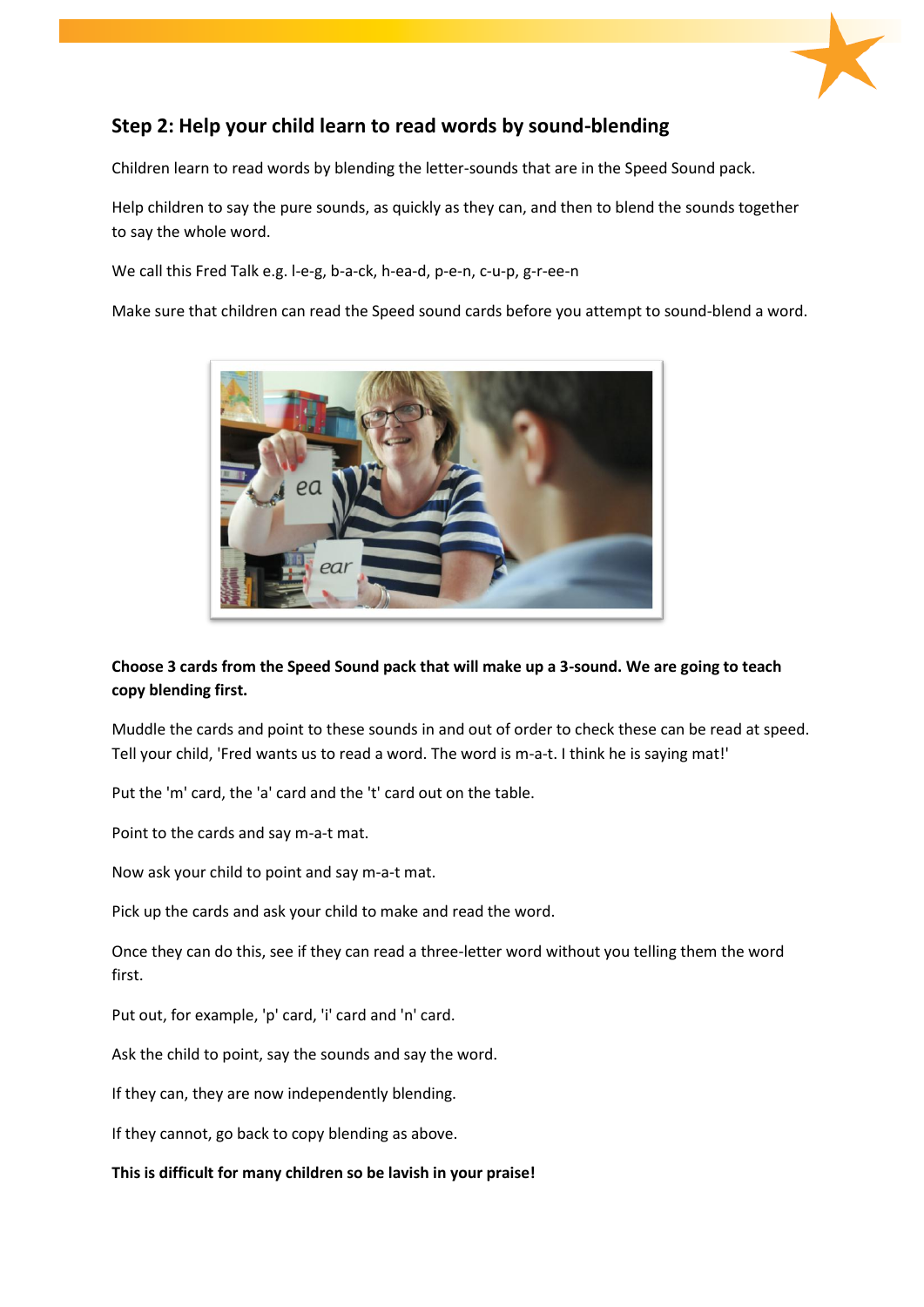

# **Step 3: Help your child to read the Ditties**

Children use sound-blending (Fred Talk) to read short ditties. They will bring these home.

Ask children to read the sounds at the top of the page, the word list and then the short text. If they hesitate ask them to use 'Fred Talk' to read the word.

(Similar short texts are also available with guidance for parents and reward stars for children to colour in: *Read Write Inc.* Storybooks Levels 1A-E and 4A-C.)



# **Step 4: Storybooks**

Once children can read the first set of Speed Sounds and can read the Ditties, they will start to bring home the Storybooks. The Storybooks have been written by Gill Munton, a talented and experienced author. When you read Gill's stories, you forget that you are reading a text with a strong phonic structure. The language is natural and fluent and each story has a clear shape. Humour is a strong feature - children want to read the books again and again.

The Storybooks will be brought home once children have completed all the work associated with this book.



There are instructions in every book for you to follow.



**Always praise your child!**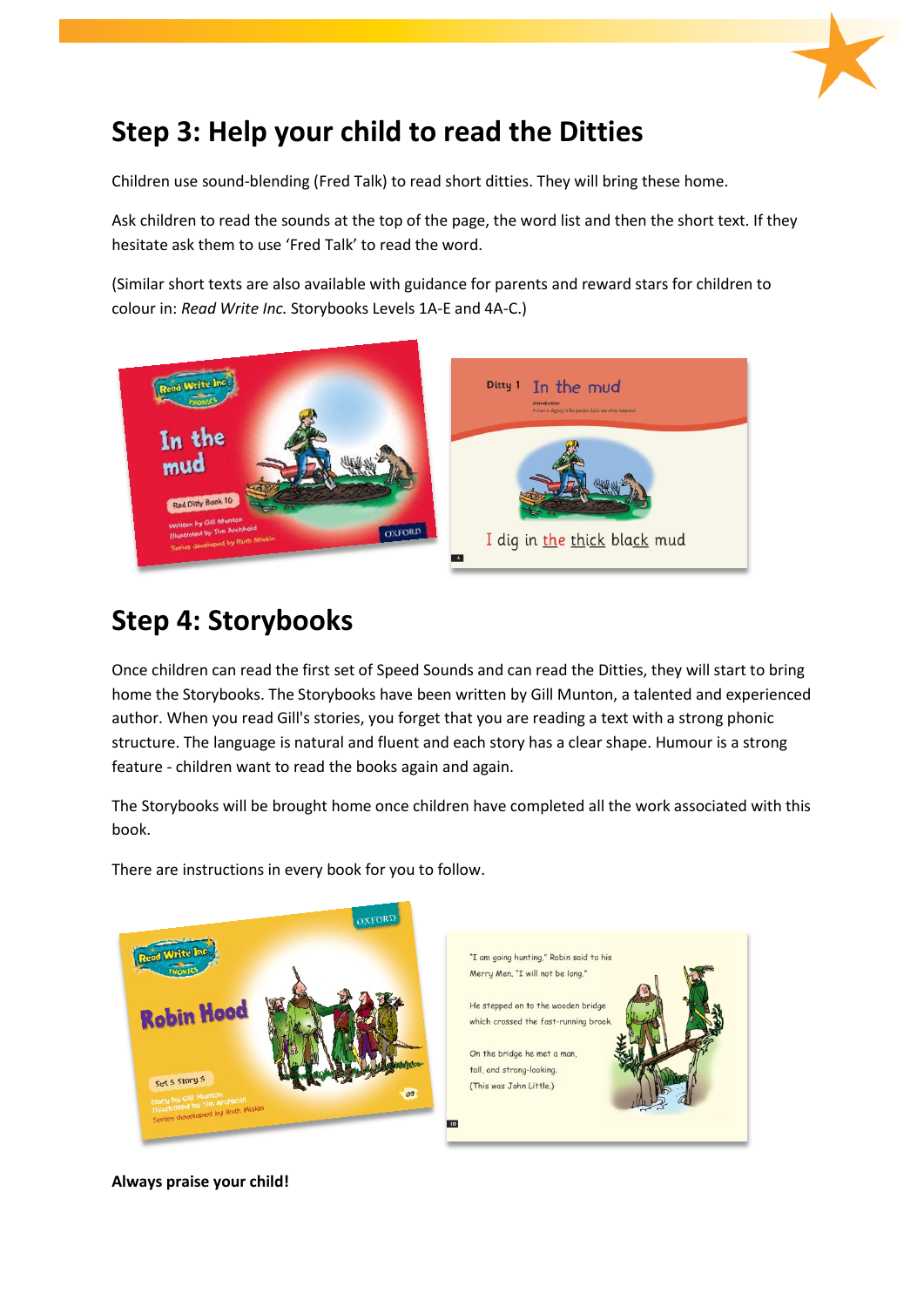

#### **Speed Sounds Sets 2 and 3: The long vowels**

Once children have started to read the green storybooks you may like to teach your child more Speed Sounds.

You will need a pack of Set 2 and 3 Speed Sound cards (also available with guidance for parents as *Read Write Inc.* Phonics Flashcards).



Practice making the sounds yourself. You can find out how to say the sounds on our free parent support website Oxford Owl [\(www.oxfordowl.co.uk\)](http://www.oxfordowl.co.uk/).

Most vowel sounds have more than one spelling.

Teach Set 2 speed sounds thoroughly before starting Set 3 (The cards are numbered 2/3)

#### **Vowel card: ay - Example lesson**



Introduce the picture side of the card e.g. may I play?

Say:

This is a picture of children playing. They are saying ay, may I play?

Say the words listed on the back.

Ask your child to repeat the word and say 'ay' after each word.

Show the other side of the card. Say the sound 'ay'.